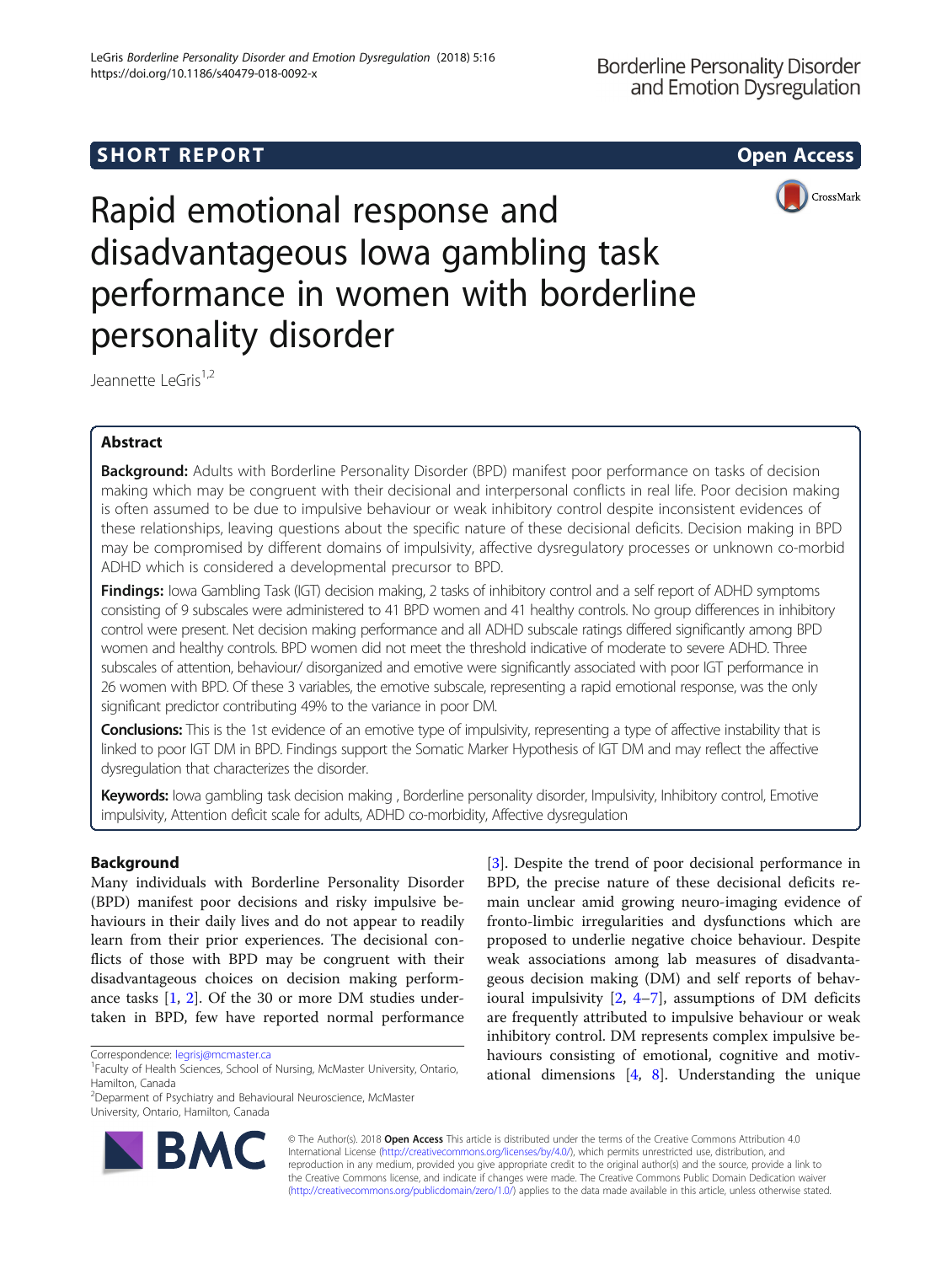dimensions of impulsivity may explain the poor DM performance of BPD subjects.

Most BPD symptoms are believed to arise from the core deficits of impulsivity and affective dysregulation however BPD theorists differ in their perspectives of which of these two complex phenomena constitute the primary deficit. Some favour impulsive behavior or impulse control deficits as key components of the disorder while others support the role of emotion dysregulation (ED) as the primary route to BPD. The ED route is proposed to result in impulsive behaviour, described as positive or negative urgency, which represent rash attempts to deal with intense positive or negative emotions [\[9\]](#page-6-0). The ED conceptualization suggests an interdependence between these core deficits where impulsive behaviour may depend more on emotional state than on impulsive personality traits or inhibitory control abilities. Emotional dysregulation and impulsive traits have been positively correlated in women with BPD [[3](#page-5-0), [8](#page-6-0)], however Fossati et al. [[5\]](#page-5-0) suggests that emotional dyregulation and difficulties with relationships precede deficits of impulse control and are dissociable from each other and other domains of impulsivity in BPD. A decisional or motivational facet of impulsivity is also reported to be more affected in BPD subjects than the purely cognitive components governing impulse control [\[2](#page-5-0), [10](#page-6-0), [11](#page-6-0)]. Disadvantageous decisional performance in BPD may occur in the context of strong positive or negative emotions indicative of an emotion dependent preference for immediate outcome irrespective of the magnitude of gain or loss.

Co-morbid ADHD in 19 to 38% of adults with BPD [\[10](#page-6-0)] is also proposed to explain even greater impulsive behaviour and motor control deficits in a subset of BPD subjects [[10](#page-6-0), [12\]](#page-6-0). ADHD is a disorder of inattention, hyperactivity and impulsivity with the recent inclusion of affective in-stability/dysregulation, as another primary factor [[13](#page-6-0)] creating additional symptom overlap among these two disorders [[14](#page-6-0)–[17](#page-6-0)]. Interestingly ED and impulsivity were reported as unique predictors of BPD and unique mediators of the relation between childhood ADHD and adult BPD symptoms in women [\[5\]](#page-5-0) raising questions about whether these disorders are distinct or two different expressions of the same syndrome [\[12,](#page-6-0) [18](#page-6-0)]. Individuals with ADHD are consistently characterized by motor inhibitory deficits [\[19\]](#page-6-0), unlike BPD subjects who demonstrate intact motor control [\[2,](#page-5-0) [11,](#page-6-0) [20](#page-6-0)], implicating some specificity among these disorders. Individuals with BPD and co-morbid ADHD scored higher in all domains of impulsivity as assessed by the Barratt Impulsivity Scale relative to BPD subjects without ADHD comorbidity [[11\]](#page-6-0). Conversely, ADHD subjects with co-morbid BPD did not demonstrate higher impulsive ratings than those with ADHD alone, implicating differences in impulse severity or the type of impulsivity that characterizes each disorder. Thus there is a need to more fully understand the facets of ADHD impulsivity that may overlap with BPD symptoms and compromise decisional performance. As evidence begins to clarify these critical causal interrelationships, BPD researchers are proposing that both impulsive control and emotional regulation although related and overlapping may also represent distinct processes and behaviours which await further study and clarification.

The current report is a secondary analysis of original data from the first published study of Iowa Gambling Task (IGT, 19) performance and impulsivity as measured by the Attention Deficit Scale for Adults (ADSA, 20) in BPD women and Healthy Controls [[2\]](#page-5-0) where net IGT performance was unrelated to total ADHD symptom endorsements. The present analysis extends this work [\[2\]](#page-5-0) by examining the unique facets/subscales of ADHD related impulsivity that may be more sensitive to disadvantageous IGT DM in BPD women. Specifically, this exploratory analysis will clarify i) the extent and type of adult ADHD symptom endorsement in BPD women relative to healthy controls and ii) will identify the unique facets of ADHD impulsivity and inhibitory control that best predict their poor IGT decisional performance. It was anticipated that i) ADHD co-morbidity would worsen disadvantageous IGT performance in BPD women and ii) the emotive and interpersonal impulsivity ADSA subscales would best predict disadvantageous IGT decision making as theoretically congruent with the affective processes of the IGT.

# Methods

## Participants

Data was collected during a prior study of cognitive function and IGT decision making in 42 out-patient women with BPD and 41 female healthy controls aged 18–50 years [\[2](#page-5-0)]. Participants with a confirmed BPD diagnosis and a current endorsement of 6 or more on the McLean Screen (MSI-BPD) [\[21\]](#page-6-0) were eligible. BPD diagnosis was determined by DSM IV-TR criteria as assessed by the Structured Clinical Interview for DSM Axis II and the International Personality Disorder Examination conducted by trained PhD clinicians and a certified psychiatrist. Healthy Controls were staff and students from 2 teaching hospitals with no psychiatric illness who did not exceed a score of 2 on the MSI-BPD. Diagnostic interviews of DSM -IV criteria for co-morbid adult ADHD were not undertaken.

# Measures

The 54 item Attention Deficit Scale for Adults (ADSA, [[22\]](#page-6-0) contains 9 subscales representing different domains of ADHD pathology which correlate favourably with the DSM - IV criteria for ADHD. The ADSA is a reliable screen for adult ADHD which has been validated with BPD and ADHD subjects [\[23\]](#page-6-0)Forty five of the 54 items relate to 6 different facets of ADHD impulsivity which include attention/concentration, behaviour/disorganized,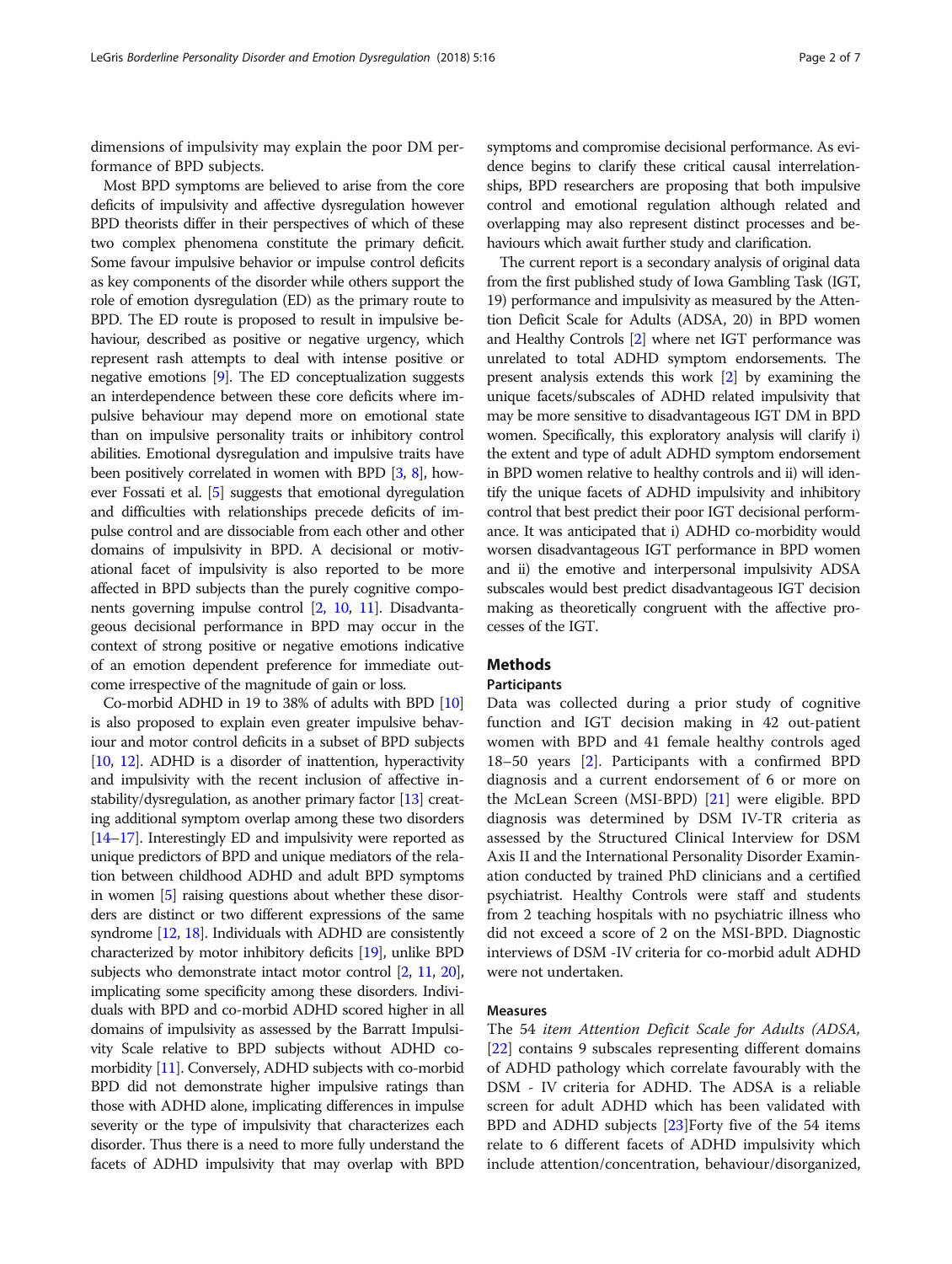interpersonal, emotive, consistency/long term, and negative social. This scale is more reliable among females than males  $[24]$  $[24]$ , is one of the few scales that has been norm tested on clinical and non clinical populations and can discriminate among adults with and without ADHD. ADSA Items are scored on a 5 point likert scale with higher scores reflecting greater ADHD symptoms. The ADSA demonstrates an 88% sensitivity for diagnosing adults with ADHD on the basis of 4 subscales of inattention, behaviour disorganized, consistency/long term and negative social. A total ADSA score of > 181 representing a T score of .70 is indicative of highly likely ADHD. Prior research suggests that the consistency/long term subscale is the most discriminating type of impulsivity that distinguishes ADHD adults from BPD controls [[25\]](#page-6-0). To date no research was located in which the ADSA was compared to the Barratt Impulsivity Scale nor the UPPS, two impulsivity scales which are frequently utilized in BPD research. Total ADSA and ADSA subscale scores were utilized in the current analysis.

The Iowa Gambling Task (IGT) is a sensitive, well established, reward processing decision probe highlighting the affective component of DM which mimics the uncertainty of real life. This task was initially developed to assess the decisional deficits of VMPFC lesioned patients and has subsequently been used extensively with many clinical populations [\[26,](#page-6-0) [27\]](#page-6-0). Performance on this task represents an ability to delay immediate reward in favour of longer term gain and requires self monitoring and implicit, intuitive learning from prior card selections. The ABCD computerized version of the IGT was used involving 100 card selections from 4 decks which are characterized by higher and lower magnitudes of punishment and different frequencies of punishment which together augment the ambiguity and complexity of one's selections. IGT net scores of < 10 represent impairment [[26](#page-6-0)] as no VMPFC patient to date has attained a net IGT score of 10. The IGT is proposed to be independent of education and IQ supporting its extensive use in clinical research.

As sex related differences in IGT performance have been frequently reported [\[27](#page-6-0)–[29](#page-6-0)] with males outperforming females on this task, this sample was restricted to females. Damasio's Somatic Marker Hypothesis [[30](#page-6-0)] has guided the interpretation of IGT performance by proposing that deficits in emotional signaling result in poor social and interpersonal judgements. Emotions, indexed by autonomic bodily somatic markers, are proposed to mediate one's reasoning at the point of deliberation, rather than as a consequence of the decision, which improves one's decisions.

### Inhibitory control tasks

Two reaction time measures of inhibitory control assessed the ability to intentionally withhold or suppress attention or behavioural response to conflicting stimuli. One measure (Stop Task), [[31\]](#page-6-0) assessed behavioural inhibition of a prepotent response where longer stop signal reaction time (SSRT) represents weaker motor inhibitory control [[32\]](#page-6-0). The Victoria Stroop Task (VST) [[33](#page-6-0)] assessed interference control which tests the ability to selectively attend to conflicting tasks and repress automatic, interfering thoughts.

### Results

Data analyses were undertaken with SPSS version 24. One BPD subject had missing IGT data due to technical error.

Groups were similar in age, IQ, and marital and Canadian born status but differed significantly on full time employment or student status and years of education although the BPD group was considered well educated  $(M = 13.5$  yrs., SD 10.5). 50% of the clinical group endorsed prior substance abuse/dependence. 85% of the clinical group experienced 2 co-morbid disorders most frequently involving anxiety. Childhood ADHD was suspected by 3 BPD subjects but without formal diagnosis. Only 1 BPD subject endorsed childhood ADHD. 76% of the BPD sample was stabilized on prescribed psychotropics. All subjects were free of recreational drug use at time of testing [\[2](#page-5-0)]. Due to the exploratory nature of this study, bonferonni corrections for multiple comparisons were not applied.

Sixty three percent (26/41) of the BPD sample and 15/ 41 (36%) of controls had net decision scores < 10, indicative of below average performance. Group differences in net decision making  $(d = 0.72)$  in BPD subjects  $(M = -.71)$ SD 30.2) and healthy controls  $(M = 21.07$  SD 30.3) remained significant despite control for IQ, education, psychotropic use, depression, anxiety, and substance abuse history [[2](#page-5-0)]. Mean total ADSA and all ADSA subscale scores differed significantly among BPD women and controls (Table [1](#page-3-0)). Mean total ADSA scores in BPD subjects  $(M = 177.6, SD 20.1)$  did not meet the threshold of moderate to severe ADHD  $(M > 181, [22]$  $(M > 181, [22]$  $(M > 181, [22]$  however 17 of 42 BPD women exceeded total ADSA scores of 181. To compare differences in net IGT performance among BPD subjects, total ADSA scores were dichotomized into high (182–212,  $n = 10$ ) and low categories (123–181,  $n = 16$ ). There were no significant differences in net IGT performance among BPD women with high (M, − 12.4, SD, 19) or low ADSA ratings  $(M = -21, SD,26, p = 0.62)$ . Counterintuitively, those with greater IGT impairment were categorized in the low ADSA category. A chi square analysis of group differences between good and poor IGT  $(< 10$ ) performance and high and low ADSA(< 181) ratings in BPD women and healthy controls also demonstrates a non significant relationship ( $x^2 = 1.14$ , df 1,  $p = 0.29$ ). To confirm whether greater ADHD co-morbidity was associated with IGT decision making in the total sample, a logistic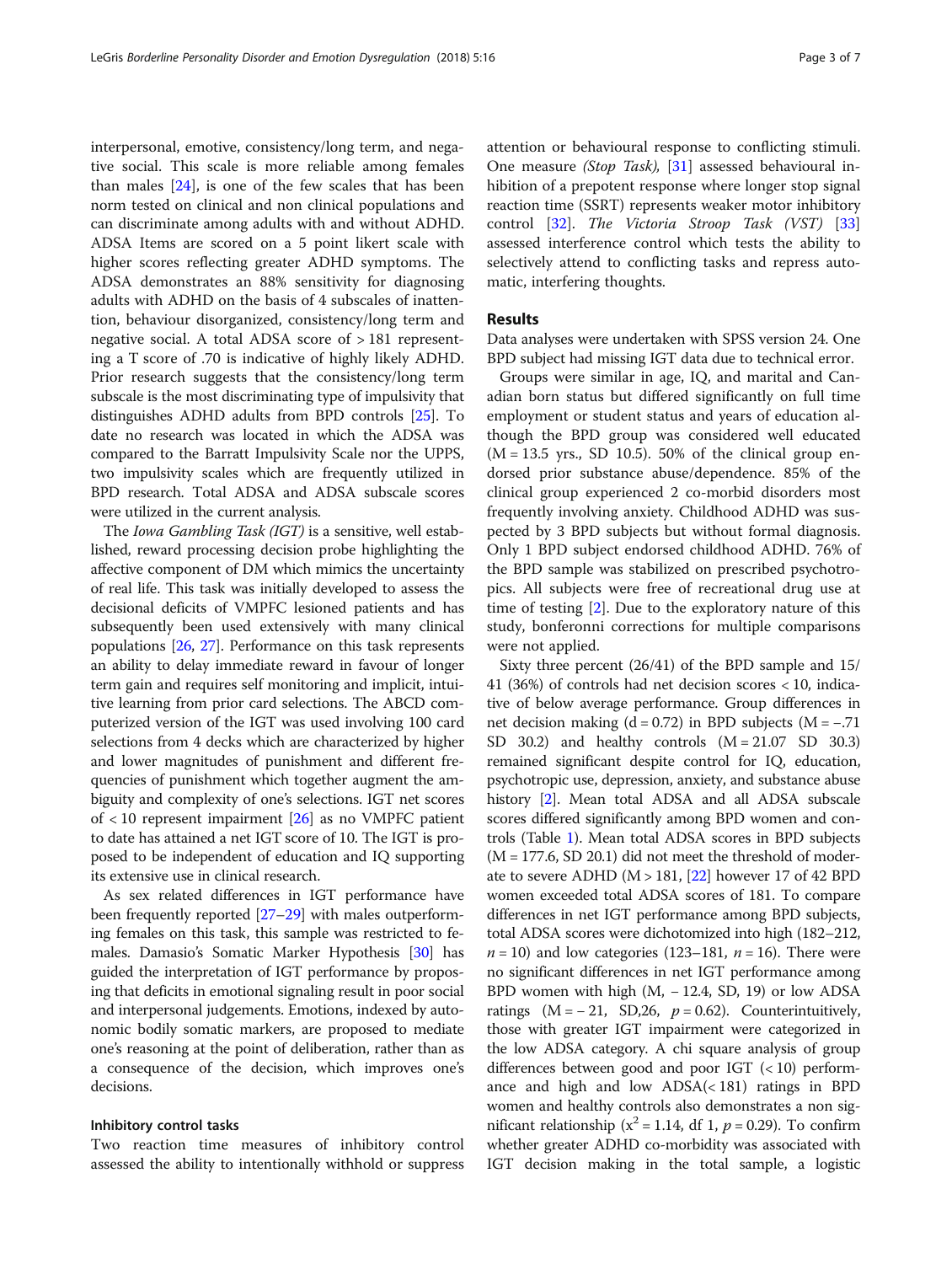| ADSA Scale              | Women with BPD | <b>Non Clinical Controls</b> | $p$ value (df 81) |  |
|-------------------------|----------------|------------------------------|-------------------|--|
|                         | M(SD)          | M(SD)                        |                   |  |
| Attention/Concentration | 42.6(7.2)      | 32.9(6.2)                    | .000              |  |
| Interpersonal           | 26.8(3.4)      | 19.7(3.0)                    |                   |  |
| Behaviour/Disorganized  | 76.9(9.3)      | 59.0 (12.4)                  | .000              |  |
| Coordination            | 8.7(3.2)       | 5.9(2.0)                     | .000              |  |
| Academic                | 6.5(1.4)       | 5.5(1.5)                     | .002              |  |
| Emotive                 | 35.3(5.6)      | 24.1(4.9)                    | .000              |  |
| Consistency/Long Term   | 37.5(4.8)      | 29.4(4.1)                    | .000              |  |
| Childhood               | 5.8(2.0)       | 5.0(1.4)                     | .03               |  |
| Negative/Social         | 19.3(3.6)      | 14.3(3.0)                    | .000              |  |
| <b>ADSA Total</b>       | 177.8 (20.1)   | 135.3 (20.33)                | .000              |  |

<span id="page-3-0"></span>Table 1 Mean ADSA Total and Subscale Scores

regression analysis of advantageous and disadvantageous IGT performers (net IGT < 10) as the dependent variable with the predictors of high and low ADSA endorsements and Group status (BPD or HC) was computed. Findings revealed that group was the sole predictor of IGT decision making (Group: B = 1.08, SE .50 df 1, Exp (B) 2.96,  $p = 0.03$ . High and low ADSA summary scores were not significant to IGT performance  $(B = -.05 \text{ SE } .61, \text{ df1},$  $Exp(B) = .29$ ,  $p = 0.94$ ), thus disproving hypothesis 1.

Pearson product correlations of total ADSA and all ADSA subscale scores with poor IGT DM in 26 BPD women and 15 HC are depicted in Fig. 1. Total ADSA scores were significantly associated ( $r = .45$ ,  $p = 0.01$ ) with *poor IGT*  $\langle$  ( $\langle$  10) performance in BPD subjects only, but were not significant to their overall net IGT performance

 $(r=.23, p=.14, n=.41)$ . Weak associations among total ADSA scores and poor IGT performance in the total sample were also evident  $(r=.04, p=.081, n=.82)$ . ADSA Total scores and net IGT performance were also non significant in the total sample  $(r = -.21, p = 0.06, n = 82)$ . Only 3 of 9 ADSA subscales were significantly associated with poor IGT DM in BPD women: Emotive, $(r = .49, )$  $p = 0.01$ ); Behaviour/Disorganized ( $r = .42$ , $p = 0.04$ ); and Attention/concentration  $(r=.39, p=.005)$ . Neither measure of inhibitory control was significantly associated with poor DM in BPD women (Table [2](#page-4-0)).

A second logistic regression analysis (Table [3\)](#page-4-0) predicting group status with the 6 ADSA impulsivity subscales as predictors revealed that only the emotive and interpersonal subscales remained significant correctly classifying 93% of

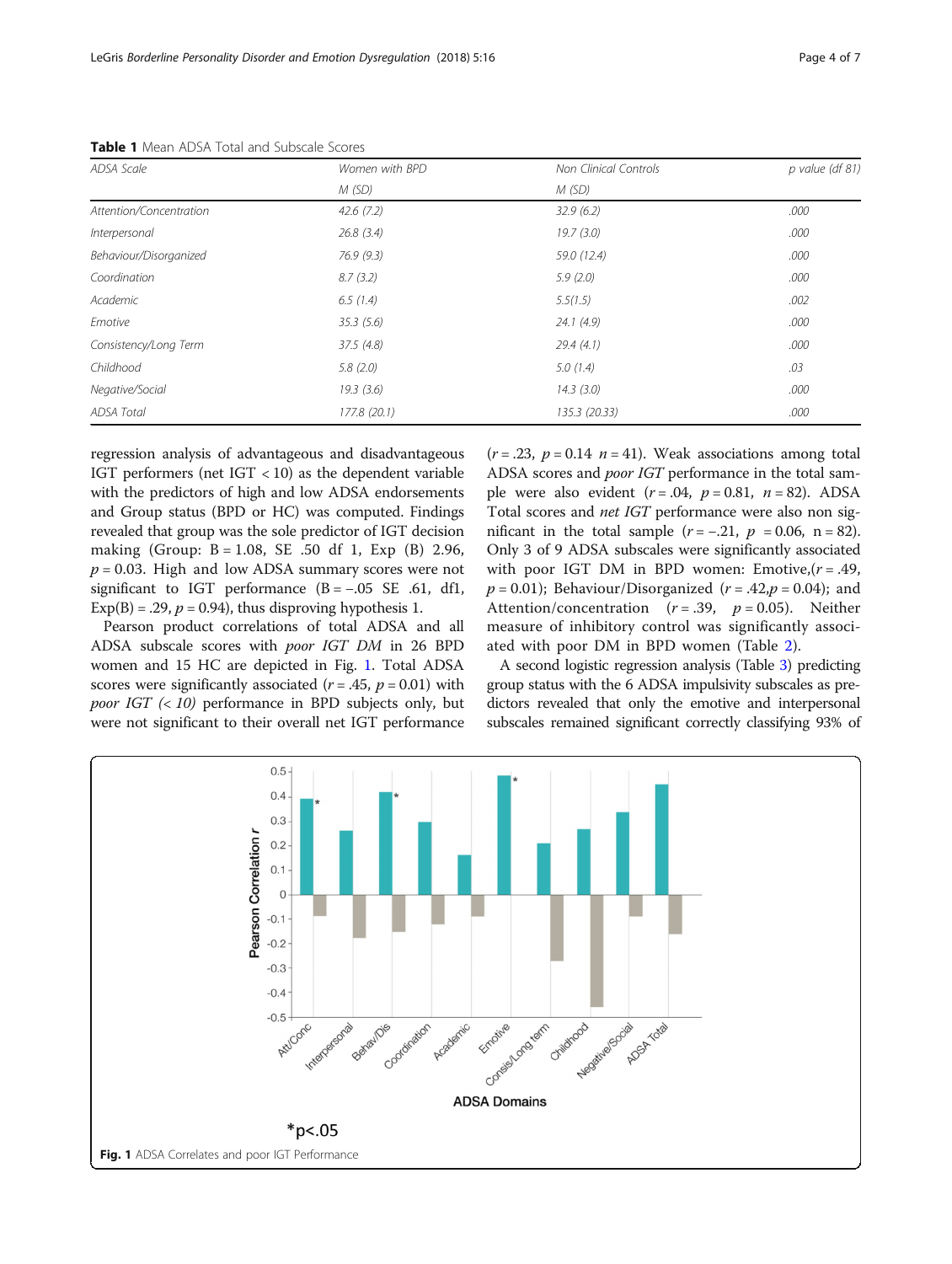<span id="page-4-0"></span>Table 2 Inhibitory Control, Impulsivity and Poor IGT Performance

| Variables                  | Women with BPD |
|----------------------------|----------------|
|                            | $n = 26$       |
|                            | r              |
| Cognitive Control (Stroop) | $-.37$         |
| Motor Control (SSRT)       | .22            |
| Impulsivity (ADSA total)   | $.45*$         |
|                            |                |

Poor IGT Performance = net IGT score < 10

 $*p < .05$ 

BPD women and 90% of healthy controls ( $x^2$  = 80.31, df1  $p = .000 n = 83$ . A final analysis of *poor IGT performance* in women with BPD, involving emotive, behaviour/disorganized, attention/concentration and interpersonal predictors were entered into a multiple regression model to address hypothesis 2 (Table [4\)](#page-5-0). Although not statistically significant to poor IGT DM, interpersonal was included, due to its clinical and theoretical relevance to IGT performance representing interpersonal conflict. Collectively these 4 variables explained 21% of the adjusted variance in poor IGT DM [F  $(1,24) = 7.66$   $p = 0.01$ ] however only the emotive subscale remained significant ( $\beta$  = 0.49,  $p$  = 0.01) in partial support of hypothesis 2. These results remained stable when these same predictor variables were entered via forward, backward or simultaneous methods. To examine whether current depression or anxiety contributed additionally to the emotive prediction of poor DM; BAI, BDI ratings and the emotive variable were entered simultaneously into a 2nd multiple regression analysis. Emotive remained the sole predictor of poor IGT performance with BAI and BDI dropping out of the model.

Additional data analysis depicting the predictors of group status is available in (Additional file [1:](#page-5-0) Table S5) and (Additional file [2:](#page-5-0) Table S6). All logistic regression models (Table 2, Additional file [1](#page-5-0): Table S5 and Table S6) demonstrated non significant Hosmer and Lemeshow Tests and Cox and Snell R2 and Nagelkerke R2 estimates.

Table 3 Logistic Regression Predicting Group Status using 6 ADSA Impulsivity Subscales  $(n = 83)$ 

| Variable       | В      | SF  | df | Exp B | Significance |  |  |  |
|----------------|--------|-----|----|-------|--------------|--|--|--|
| Attent/Conc    | .26    | .14 |    | 1.3   | .07          |  |  |  |
| Behav/Disorg   | .05    | .09 |    | 1.1   | .60          |  |  |  |
| Emotive        | $-.50$ | .22 |    | .61   | $.02^*$      |  |  |  |
| Interpersonal  | $-.59$ | .27 |    | .56   | $.03*$       |  |  |  |
| Consistency/LT | $-.30$ | .19 |    | .74   | .12          |  |  |  |
| Neg.Social     | $-.02$ | .18 |    | 1.0   | .92          |  |  |  |
|                |        |     |    |       |              |  |  |  |

 $* = p < .05$ 

 $x^2 = 80.31$ , df 1,  $p = 0.00$  93% of BPD and 90% of Healthy Controls correctly classified

# **Discussion**

ADHD symptom endorsement in recently treated BPD subjects and the associations of ADHD related symptoms and impulsivities with poor IGT performance were examined. While BPD women differed significantly from healthy controls on all ADSA subscale ratings, their mean total ADSA endorsements did not meet the threshold for ADHD. Mean ADSA scores in adults with ADHD were reported to be higher ( $M = 186$ , SD 25) [[22](#page-6-0)] than the mean scores of the current BPD sample. As the primary discriminatory symptoms of ADHD (attention, behav/disorg, consistency/LT and negative social) were not predictive of BPD status, ADHD co-morbidity in the present BPD sample appears unlikely. Total ADSA scores were unrelated to net IGT DM performance in the BPD and the total sample [[2\]](#page-5-0) in contrast to the significant associations of total ADSA ratings in BPD women performing poorly on the IGT. Three of 6 ADSA impulsivity subscales (attention, behav/disorg and emotive) were moderately associated with poor IGT performance in BPD subjects, however only the emotive subscale, representing a rapid emotional response, predicted their below average decisional performance. ADHD symptom endorsement in BPD women appears to be primarily due an emotive type of impulsivity involving rapid shifts in mood, which may compromise their attention, reward processing abilities and goal seeking behaviour. Present findings may be congruent with reports of greater affective reactivity [\[17](#page-6-0), [34\]](#page-6-0) and normal inhibitory control in BPD adults relative to ADHD adults [[11](#page-6-0)]. In contrast to the predominant motor inhibitory deficits which tend to characterize ADHD adults, BPD women's cognitive and motor inhibitory control was unrelated to their poor IGT performance. This is the first evidence of an association between an emotive type of impulsivity and poor IGT performance which may be congruent the role of emotional dysregulation and negative urgency experienced by BPD women during IGT performance [[30](#page-6-0), [35\]](#page-6-0). Some items on the emotive subscale include " I tend to overreact, good and bad moods are easily triggered, I feel overwhelmed by all the things I need to do, I feel stressed by the demands of others, I get agitated quickly, I am easily excitable and I do not have patience with difficult tasks". These items may reflect characteristics attributed to negative urgency, where rash decisions are made under contexts of negative affect. This is the 2nd known study to use the ADSA with BPD participants. Mean ADSA subscale scores in the present BPD sample were remarkably similar to those reported by Dowson [[25](#page-6-0)] who found relationships between attention, behav/disorg and emotive and the Tower of London (TOL) planning task but were unrelated to the Cambridge Gamble Task of unambiguous decision making. Although speculative, the TOL may represent processes of future oriented thinking and uncertainty, not unlike the *ambiguous* IGT.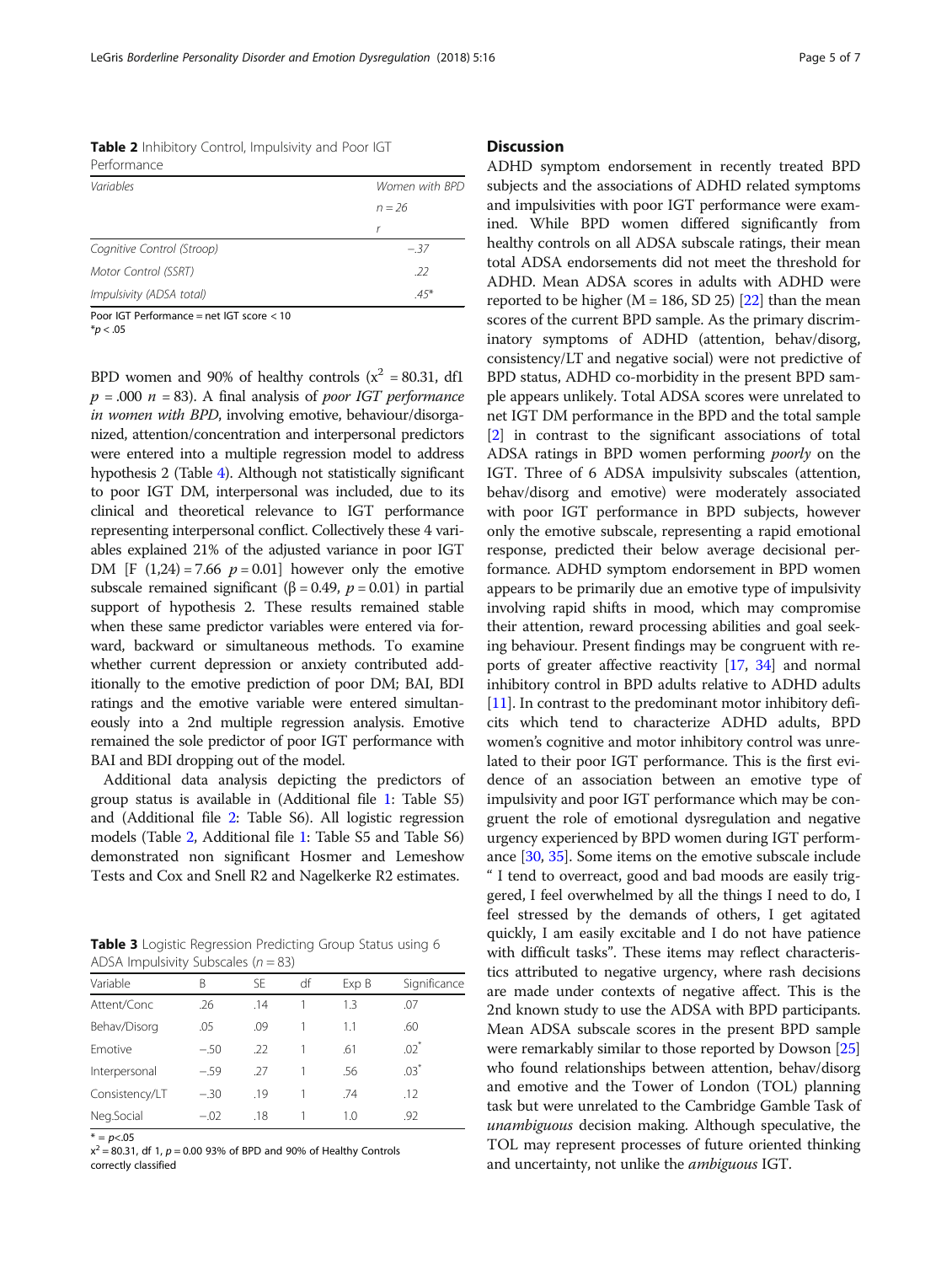| Model 1<br><b>ADSA</b><br>subscales |       |     | Model 2  |       | Model 3 |                   |      | Model 4 |      |     |               |
|-------------------------------------|-------|-----|----------|-------|---------|-------------------|------|---------|------|-----|---------------|
| B                                   | SE    | ß   | B        | SE    | P       | B                 | SE   | ß       | В    | SE  | ß             |
| .00                                 | .98   | .00 |          |       |         |                   |      |         |      |     |               |
| .35                                 | 1.38  | .05 | .35      | 1.35  | .05     |                   |      |         |      |     |               |
| .30                                 | .91   | .10 | .30      | .84   | .10     | .30               | .82  | .10     |      |     |               |
| 1.60                                | 1.21  | .39 | 1.60     | 1.21  | .39     | 1.70              | 1.13 | .42     | 2.00 | .72 | $.49*$        |
| $-107.0$                            | 49.54 |     | $-107.0$ | 48.29 |         | $-101.4$<br>42.14 |      |         |      |     |               |
|                                     |       |     |          |       |         |                   |      |         |      |     | $-89.4226.04$ |

<span id="page-5-0"></span>Table 4 Impulsivity Domains and Poor IGT Decision Making in Women with BPD

 $F = 7.66$   $\binom{*}{p} = .01$ ;  $r' = .24$ , adj  $r^3 = .21$ 

Some specificity for BPD impulsivity relative to adult ADHD impulsivity is implicated, however an ADHD control group is needed to confirm present results. Future research should include multiple measures of impulsivity which capture a range of dimensions beyond the behavioural/cognitive traits. A preference for total scores versus subscale analyses in prior research may have resulted in the weak associations of self reported impulsivity and the lab tasks of DM as previously reported. Despite the complexities, conceptual ambiguities and the multi-dimensional nature of DM, impulsivity and affect dysregulation, this line of inquiry may eventually lead to novel assessments and treatments targeting the unique mechanisms underlying ambiguous decision making behaviours. As more refined tasks of affect and affect dysregulation emerge, the role of affect and impulsivity or affect versus impulsivity in the development of BPD may eventually be clarified. Findings may have implications for a broader understanding of the emotional components of DM which may precede risky behaviour in BPD, as suggested by others [5, [10](#page-6-0)] Present findings support Sebastien's premise that impulsivity in BPD, if not caused by ADHD, may be another sequel of emotional dysregulation [\[10\]](#page-6-0). Although cross sectional findings cannot infer causal relationships, examining the associations of impulsive behaviour, affect and DM among children and adolescents with BPD like symptoms in future studies may clarify the direction of these potential developmental precursors to BPD. Current findings support the notion that IGT decision making appears to be more dependent upon emotional reactivity or instability rather than depressive or anxious state and other types of impulsive behaviour in women with BPD. This decisional impairment may represent the interpersonal traits of BPD which are slower to remit [[36\]](#page-6-0) and the debilitating psychosocial impairment that tends to persist beyond the diagnostic threshold for the disorder.

## Additional files

[Additional file 1:](https://doi.org/10.1186/s40479-018-0092-x) Table S5. Logistic regression predicting Group Status on the basis of Total ADSA scores and net IGT performance in 41 BPD women and 41 healthy controls. (PDF 85 kb)

[Additional file 2:](https://doi.org/10.1186/s40479-018-0092-x) Table S6. Logistic regression predicting Group status on the basis of net IGT performance and 3 ADSA subscales in 41 BPD women and 41 Healthy Controls. (PDF 98 kb)

#### Acknowledgements

I wish to acknowledge Dr. Paul Links from St Michaels Hospital and Dr. Shelley McMain from CAMH for their ongoing support and facilitation of access to the clinical subjects in this study.

#### Availability of data and materials

Data is the property of Jeannette LeGris and is available upon request.

#### Author's contribution

The author read and approved the final manuscript.

### Ethics approval and consent to participate

Full Ethics Approval for the Cognitive Study of Women with BPD was acquired from two University of Toronto affiliated teaching hospitals from which the clinical study sample was recruited. (St Michael's Hospital in Toronto Ontario (REB -115C) and the Centre for Addiction and Mental Health (CAMH) in Toronto Ontario, Canada). All participants received detailed oral and written descriptions of the study prior to providing their written, informed consent.

#### Consent for publication

NA

#### Competing interests

The author declares that she have no competing interests.

#### Publisher's Note

Springer Nature remains neutral with regard to jurisdictional claims in published maps and institutional affiliations.

### Received: 23 May 2018 Accepted: 29 August 2018 Published online: 16 September 2018

#### References

- 1. LeGris J, van Reekum R. The neuropsychological correlates of BPD and suicidal behaviour (in review). Can J Psychiatr. 2006;51(3):131–42.
- 2. LeGris J, Toplak M, Links P. Affective decision making in women with borderline personality disorder. J Pers Disord. 2014;28(5):698–719.
- 3. Cackowski S, Reitz AC, Ende G, Kleindienst N, Bohus M, Schmahl C, Krause-Utz A. Impact of stress on different components of impulsivity in borderline personality disorder. Psychol Med. 2014;44(15):3339–40.
- 4. Ernst M, Paulus M. Neurobiology of decision making: a selective review from a neurocognitive and clinical perspective. Biol Psychiatry. 2005;58: 597–604.
- 5. Fossati A, Gratz KL, Borroni S, Maffei C, Somma A, Carlotta D. The relationship between childhood ADHD and DSM-IV BPD features among personality disordered out patients: the moderating role of gender and the mediating roles of emotional dysregulation and impulsivity. Compr Psychiatry. 2014;56:121–7.